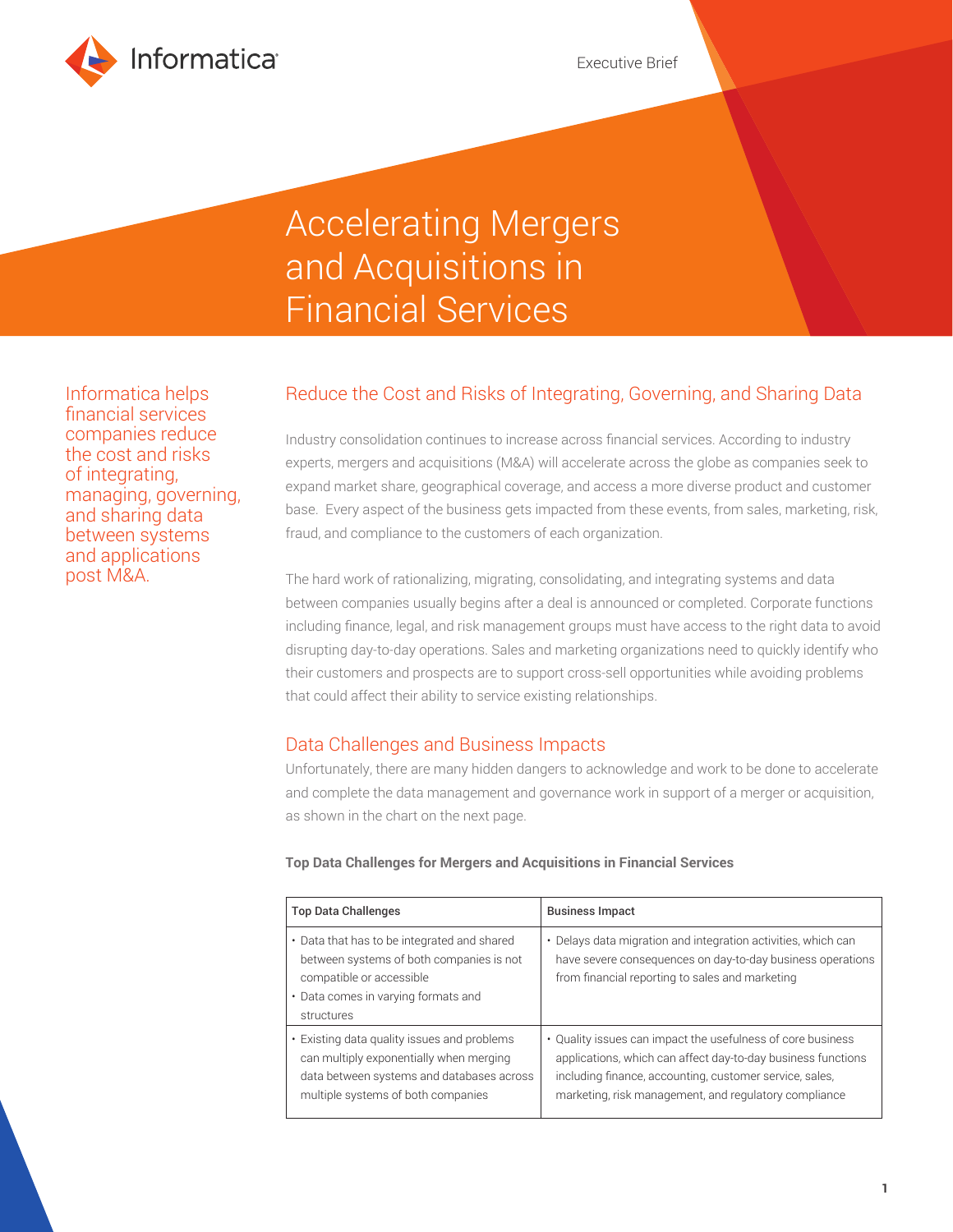| • Lacking an authoritative source of critical<br>business master and reference data,<br>including for customers                     | • Impacts ongoing sales, marketing, risk management, fraud<br>surveillance, and other business functions that rely on a<br>trusted and complete view of the customer<br>• The ability to develop and execute cross-sell marketing<br>campaigns post M&A to prior customers of each organization<br>can be impacted and nullified |
|-------------------------------------------------------------------------------------------------------------------------------------|----------------------------------------------------------------------------------------------------------------------------------------------------------------------------------------------------------------------------------------------------------------------------------------------------------------------------------|
| • Test data used for development and QA<br>activities post M&A is not readily available<br>and often unprotected or masked manually | · Delays critical development projects<br>• Increases development and testing costs<br>• Increases the risk of an unwanted data breach if sensitive<br>data is not fully protected                                                                                                                                               |

#### **Top Data Challenges for Mergers and Acquisitions in Financial Services (continued)**

# Informatica Intelligent Data Management Cloud for Accelerating M&A in Financial Services

Informatica® helps financial services companies who have gone through an M&A—or are looking to merge with or acquire a company—reduce the cost and risks of integrating, managing, governing, and sharing data between systems and applications post M&A. We allow companies to create a single view of the customer from across fragmented sources to support day-to-day business functions, including sales, marketing, customer support, finance, risk management, and compliance. We enable data management, application testing and development, and data governance organizations to accelerate post-M&A data migration, integration, governance, and security requirements. The Informatica Intelligent Data Management Cloud™ supports new and existing investments to accelerate post M&A data requirements by enabling you to:

- Accelerate application data migration activities: Connect, transform, reformat, cleanse, and standardize data across multiple applications by leveraging pre-built data transformation and quality rules to accelerate data migration processes in support of larger-scale application rationalization and retirement needs post M&A.
- Improve business trust in your data: Accurately identify errors, build and execute data quality rules to fix those errors, monitor exceptions, and deliver data quality reports and scorecards to improve business confidence in your data across the systems that remain post M&A.
- Gain transparency into data that exists across the combined enterprise: Discover, inventory, and organize data assets with an AI-powered data catalog. Get a unified view of enterprise metadata to add context to your data to support the business post M&A.
- Gain a single view of the customer across companies: Deliver a consistent view of customers, products, channels, and partners across all front office, customer-facing applications. These include branch and online banking systems, core business applications (including CRM, SFA, and Customer Service systems), mid-office applications (including loan origination platforms), and back office systems (including payment processing and reconciliation systems).
- Create secure test data to accelerate processes: Generate on-time, high-quality results for continuous delivery of software while ensuring the development and testing process does not expose sensitive data to unauthorized access or use for post-M&A related projects. Ensure development and QA teams have the right test data as accurately and quickly as possible, without violating internal policies or regional and industry regulations.